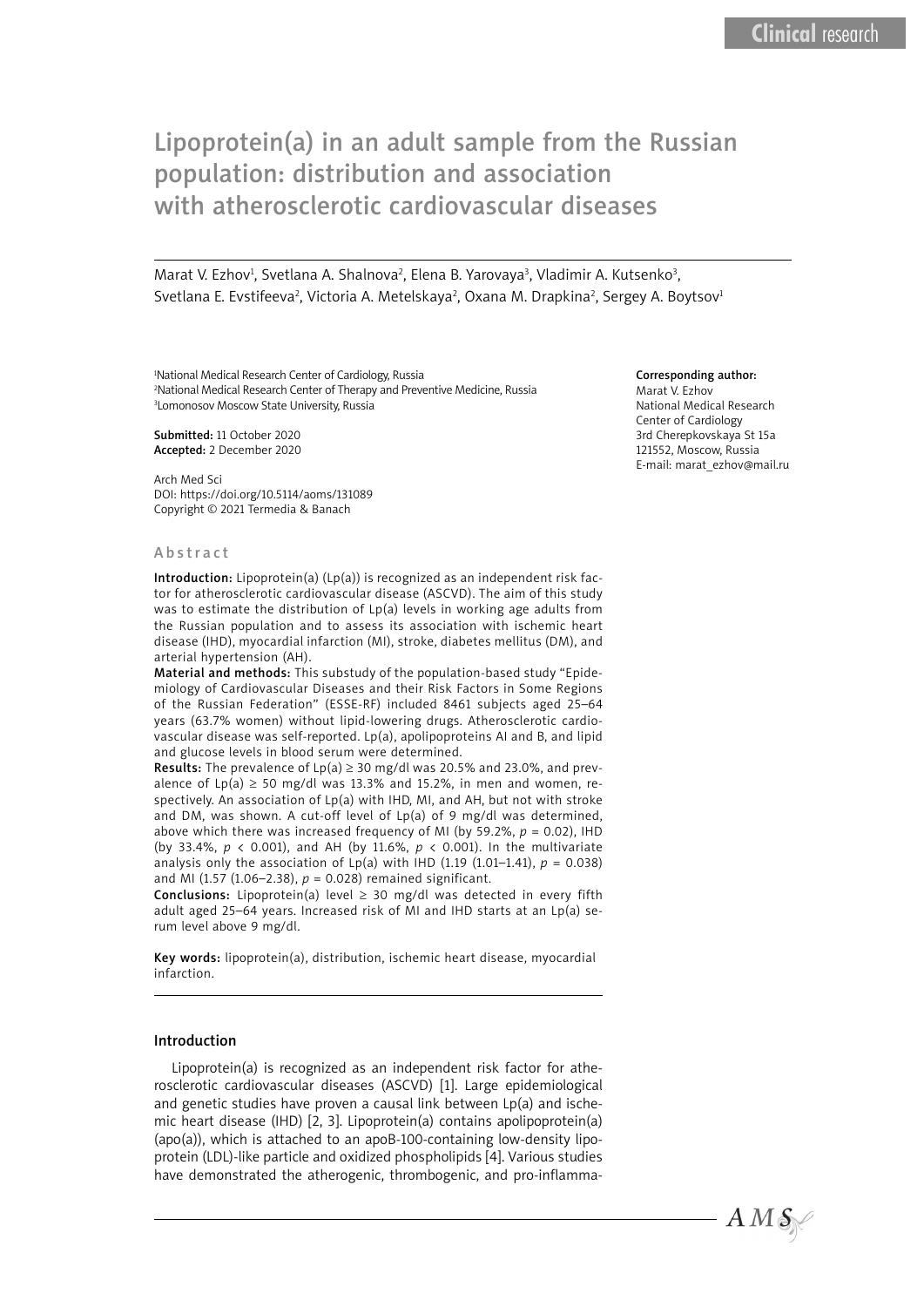tory properties of Lp(a) [5]. There is wide variation in Lp(a) concentration in blood serum, from trace amounts (< 0.1 mg/dl) to extremely high values  $($  300 mg/dl), while the target  $Lp(a)$  level is considered to be 50 mg/dl in Europe [6] and 30 mg/dl in the US and Canada [7, 8]. In addition, in a large Danish observational study involving 45,000 subjects, Lp(a) was shown to increase the risk of myocardial infarction (MI) in men at values  $\geq 10$  mg/dl [9]. In the same population, the prevalence of hyperlipoproteinemia(a) (HLp(a)) (Lp(a)  $\geq$  50 mg/dl) was about 20% of adults, in both males and females [1]. In the Russian Federation, studies on the role of Lp(a) in atherosclerosis and its correction have been carried out for 30 years [10, 11], whereas information on the prevalence of HLp(a) and the association of  $Lp(a)$  with the presence of IHD, MI, and stroke, at the population level is lacking. The "Epidemiology of Cardiovascular Risk Factors and Diseases in Regions of the Russian Federation" Study (ESSE-RF) is a large multicenter population-based study that includes assessment of risk factors and ASCVD prevalence in Russian adults [12]. The aim of this sub-study was to assess the distribution of  $Lp(a)$  levels in a sample of adults aged 25–64 years from the Russian population and evaluate the association of Lp(a) level with the presence of IHD, MI, stroke, diabetes mellitus (DM), and arterial hypertension (AH).

## Material and methods

The design of the ESSE-RF study was reported earlier [12]. Briefly, the ESSE-RF is a multicenter population-based study in randomly selected district outpatient departments (Trial Registration Clinicaltrials.gov (NCT04306822)). The study included 12 regions from all 8 federal areas in Russia: the North Ossetia (Alania) Republic (North Caucasus), Volgograd (South), Vologda (North-West), Voronezh (Central), Ivanovo (Central), Kemerovo (West Siberia), Krasnoyarsk (East Siberia), Orenburg (Volga Region), Vladivostok (Far East), St. Petersburg (North West), Tomsk (West Siberia), and Tyumen (Ural) with a total of 24,000 participants. In this sub-study, information from Vologda, Ivanovo, Tyumen, Tomsk, the Primorsky regions, and North Ossetia was included. From the total cohort 3% of subjects received lipid-lowering treatment. Of 8461 subjects for whom all data were completed and who were not taking lipid-lowering drugs, 5389 (63.7%) were women and 3072 (36.3%) were men.

The study was approved by the independent ethics committees of: the National Medical Research Centre of Therapy and Preventive Medicine, Approval # 07–03/12 dated 03.07.2012; the National Medical Research Centre of Cardiology, Approval #180, 26.11.2012; the Federal Centre of Heart, Blood and Endocrinology named after V.A. Almazov, Approval #193, 08.10.2012. All subjects gave signed informed consent. All subjects were surveyed using a standard questionnaire that included social and demographic characteristics, a history of diseases, and any therapy. The diagnosis of ASCVD was determined by self-reporting of the following: IHD, MI, stroke. Arterial hypertension and DM were registered in the case of elevated blood pressure and glucose level or appropriate treatment. Waist circumference, height, and weight measurements were taken in all subjects. Body mass index (BMI) was calculated by dividing weight by height squared ( $kg/m<sup>2</sup>$ ).

Blood was drawn after overnight fasting; serum was obtained by low-speed centrifugation, aliquoted, frozen immediately and stored at –80°C. Analyses were performed at the central standardized laboratory using an Abbott Architect c8000 autoanalyser with Abbott Diagnostic kits (USA). Total cholesterol (TC), low-density lipoprotein cholesterol (LDL-C), high-density lipoprotein cholesterol (HDL-C) and triglycerides (TG) were measured by enzymatic methods; glucose level was determined by the hexokinase method, apolipoproteins (apo) AI and B concentration by immunoturbidimetric assay. For Lp(a) determination we used latex particle-enhanced turbidimetric immunoassay, which does not depend on the apo(a) isoform size. The LDL-C corrected for Lp(a)-cholesterol was calculated using the formula: LDL-Ccorr  $(mmol/l) = LDL-C (mmol/l) - 0.3 \times (Lp(a) (mg/dl)/$ 38.7) [13].

The cut-off values for parameters of lipid profiles indicating hyperlipoproteinemia were determined as follows: total cholesterol  $\geq$  5.0 mmol/l, LDL-C  $\geq$  3.0 mmol/l; TG  $\geq$  1.7 mmol/l; and HDL-C ≤ 1.0 mmol/l and ≤ 1.2 mmol/l, respectively, for men and women [6]. Prevalence of HLp(a) was described with two Lp(a) cut-off points: 30 mg/dl and 50 mg/dl. Standardization and quality control of the analyses were carried out in accordance with the requirements of the federal system for external quality assessment of clinical laboratory studies (IACCO).

Statistical analysis was performed using SPSS 26 (IBM, Armonk, NY, USA) and R 3.5.1 (R Foundation for Statistical Computing, Vienna, Austria). Pearson's  $\chi^2$  criterion was used to test the hypothesis of the normal distribution of variables. Continuous variables for which the hypothesis of normal distribution was not rejected are described by the mean and standard deviation; variables for which the hypothesis was rejected are described by the median and interquartile range (25%; 75%). Categorical variables are presented as a relative frequency and its 95% confidence interval (CI). For two independent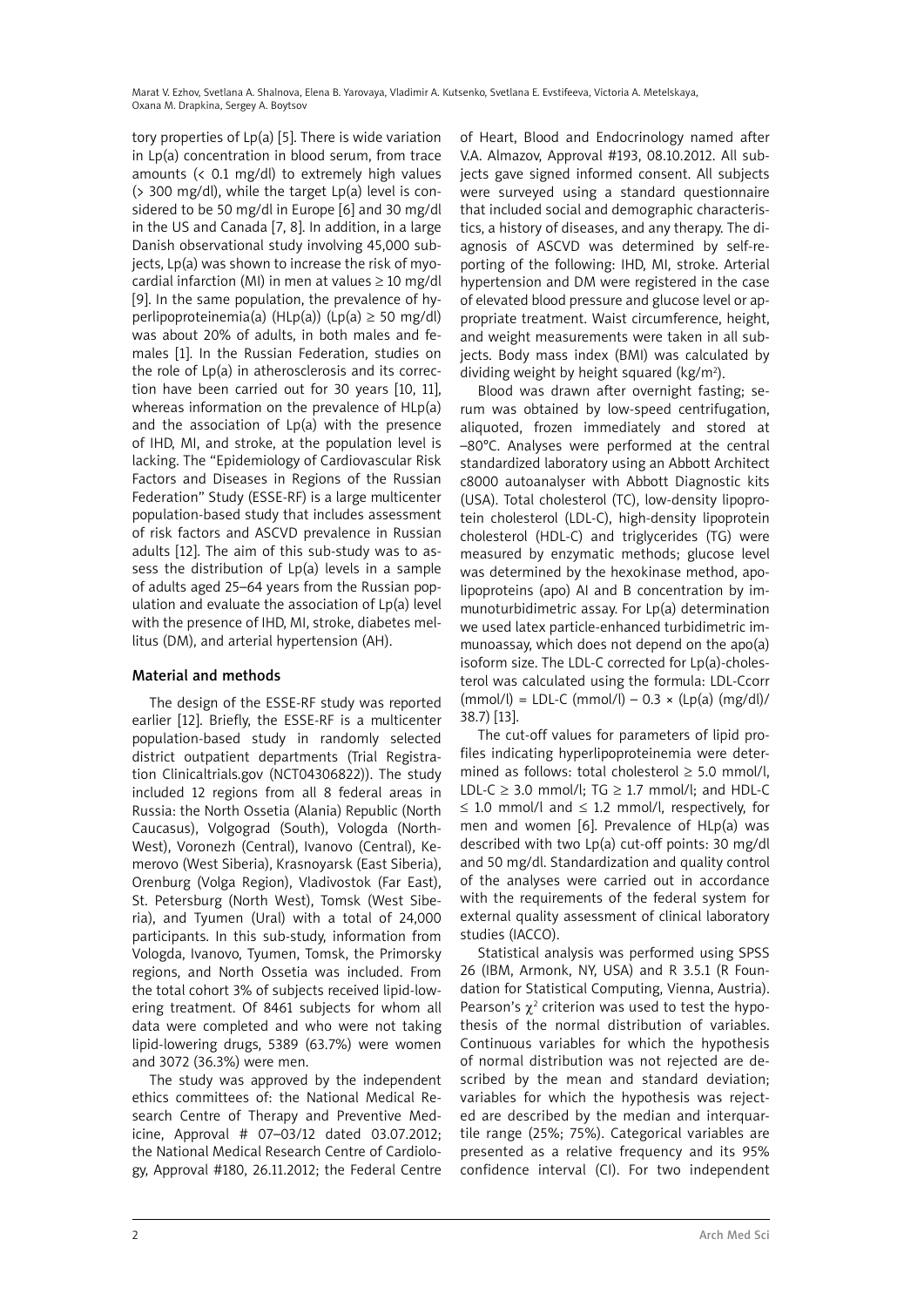| Variable                         | Whole cohort<br>$N = 8461$                     | Men<br>$n = 3072$                          | Women<br>$n = 5389$                            | P-value |
|----------------------------------|------------------------------------------------|--------------------------------------------|------------------------------------------------|---------|
| Age [years]                      | 48 (36; 56)                                    | 44 (33; 54)                                | 49 (39; 57)                                    | < 0.001 |
| TC [mmol/l];<br>[mg/dl]          | $5.52 \pm 1.18$ ;<br>212.53 ±45.29             | $5.39 \pm 1.16$ ;<br>207.53 ±44.80         | $5.59 \pm 1.18$ ;<br>215.38 ±45.33             | < 0.001 |
| HDL-C [mmol/l];<br>[mg/dl]       | $1.41 \pm 0.33$ ;<br>54.42 ±12.88              | $1.28 \pm 0.3$ ;<br>49.10 ±11.54           | $1.49 \pm 0.33$ ;<br>57.45 ±12.61              | < 0.001 |
| LDL-C [mmol/l];<br>[mg/dl]       | $3.5 \pm 1.04$ ;<br>134.64 ±40.03              | $3.46 \pm 1.02$ ;<br>133.02 ±39.09         | $3.52 \pm 1.05$ ;<br>135.57 ±40.53             | 0.004   |
| $LDL-Ccorr$ [mmol/l];<br>[mg/dl] | $3.33 \pm 1.02$ ;<br>128.09 ±39.36             | $3.30 \pm 1.01$ ;<br>126.93 ±38.88         | $3.34 \pm 1.03$ ;<br>128.75 ±39.62             | 0.039   |
| TG [mmol/l];<br>[mg/dl]          | $1.18$ (0.84; 1.72);<br>104.43 (74.34; 152.22) | 1.24(0.87; 1.9);<br>109.74 (77.00; 163.72) | $1.14$ (0.82; 1.66);<br>100.89 (72.57; 146.91) | & 0.001 |
| ApoAl [g/l]                      | $1.60 \pm 0.42$                                | $1.54 \pm 0.44$                            | $1.64 \pm 0.39$                                | < 0.001 |
| ApoB [g/l]                       | $0.90 \pm 0.25$                                | $0.89 + 0.24$                              | $0.91 \pm 0.25$                                | 0.004   |
| $Lp(a)$ [mg/dl]                  | 10.9(4.7; 26.1)                                | 9.7(4.2; 22.52)                            | 11.5(5; 27.2)                                  | < 0.001 |
| BMI [ $kg/m2$ ]                  | 28.09 ±5.81                                    | 27.58 ±4.75                                | 28.38 ±6.31                                    | < 0.001 |
| Waist [cm]                       | 87.64 ±14.63                                   | 92.34 ±13.11                               | 84.96 ±14.78                                   | < 0.001 |
| Glucose [mmol/l]                 | 5.08 (4.67; 5.53)                              | 5.21(4.8; 5.67)                            | 5.01(4.59; 5.45)                               | < 0.001 |
| IHD, $n$ $%$                     | 677(8.0)                                       | 202(6.6)                                   | 475 (8.8)                                      | < 0.001 |
| MI, $n$ $(\%)$                   | 111(1.3)                                       | 73 (2.4)                                   | 38 (0.7)                                       | < 0.001 |
| Stroke, n (%)                    | 146(1.7)                                       | 64(2.1)                                    | 82(1.5)                                        | 0.067   |
| DM, $n$ $%$                      | 349(4.1)                                       | 106(3.5)                                   | 243(4.5)                                       | 0.02    |
| AH, $n$ $(\%)$                   | 4132 (48.8)                                    | 1485 (48.3)                                | 2647 (49.1)                                    | 0.50    |

|  |  | Table I. Subjects' characteristics |
|--|--|------------------------------------|
|--|--|------------------------------------|

*AH – arterial hypertension, ApoAI – apolipoprotein AI, ApoB – apolipoprotein B, BMI – body mass index, DM – diabetes mellitus, HDL-C – high-density lipoprotein cholesterol, IHD – ischemic heart disease, LDL-C – low-density lipoprotein cholesterol, LDL-Ccorr – corrected for lipoprotein(a) cholesterol, Lp(a) – lipoprotein(a), MI – myocardial infarction, TC – total cholesterol, TG – triglycerides.*

groups, the hypothesis on the mean was tested using the unpaired Student's *t*-test for unequal variances. The Mann-Whitney *U* test was used to compare the homogeneity of distribution in two groups. Contingency tables (2 × 2) were analyzed using Fisher's two-sided exact test.

Univariate and multivariate logistic regression models were used to assess the relationships between Lp(a) and diseases. Continuous variables in a series of regression models were transformed into binary variables, where the value "0" corresponded to a level less than the threshold value (for HDL-C level less than the threshold value), and the value "1" was assigned otherwise. A hypothesis on the significance of the area under the curve in the ROC analysis was tested using a bootstrap from the pROC R library [14]. The threshold value for Lp(a) was obtained for diseases with a significant association with  $Lp(a)$ . The  $Lp(a)$  threshold values with a maximal sum of sensitivity and specificity for each disease were determined using ROC analysis. The mean of these values was considered as the cutoff point of Lp(a) for univariate and multivariate regression analyses for all diseases. In multivariate regression models, the diseases were the dependent variables. Variables such as age, sex, LDL-Ccorr, HDL-C, TG, waist circumference, and glucose were used as covariates. A *p*-value less than 0.05 (*p* < 0.05) was considered to be statistically significant.

#### Results

Baseline characteristics are presented in Table I. The median Lp(a) level was higher in women. Mean Lp(a) levels and frequencies of elevated Lp(a) (≥ 30 mg/dl, *n* = 1871 and ≥ 50 mg/dl, *n* = 1228) for both sexes in the different age groups are presented in Table II. Lipoprotein(a) levels were higher in women than in men in the 45–54-year and 55–64-year age groups (*p* < 0.0011 for both).

The prevalence of  $Lp(a) \geq 30$  mg/dl was 20.5% and 23%, and the prevalence of  $Lp(a) \ge 50$  mg/dl was 13.2% and 15.2%, in men and women, respectively. Regardless of sex, the prevalence of Lp(a)  $\geq$  30 mg/dl was 22.1% and prevalence of Lp(a) ≥ 50 mg/dl was 14.5%. Hyperlipoproteinemia(a)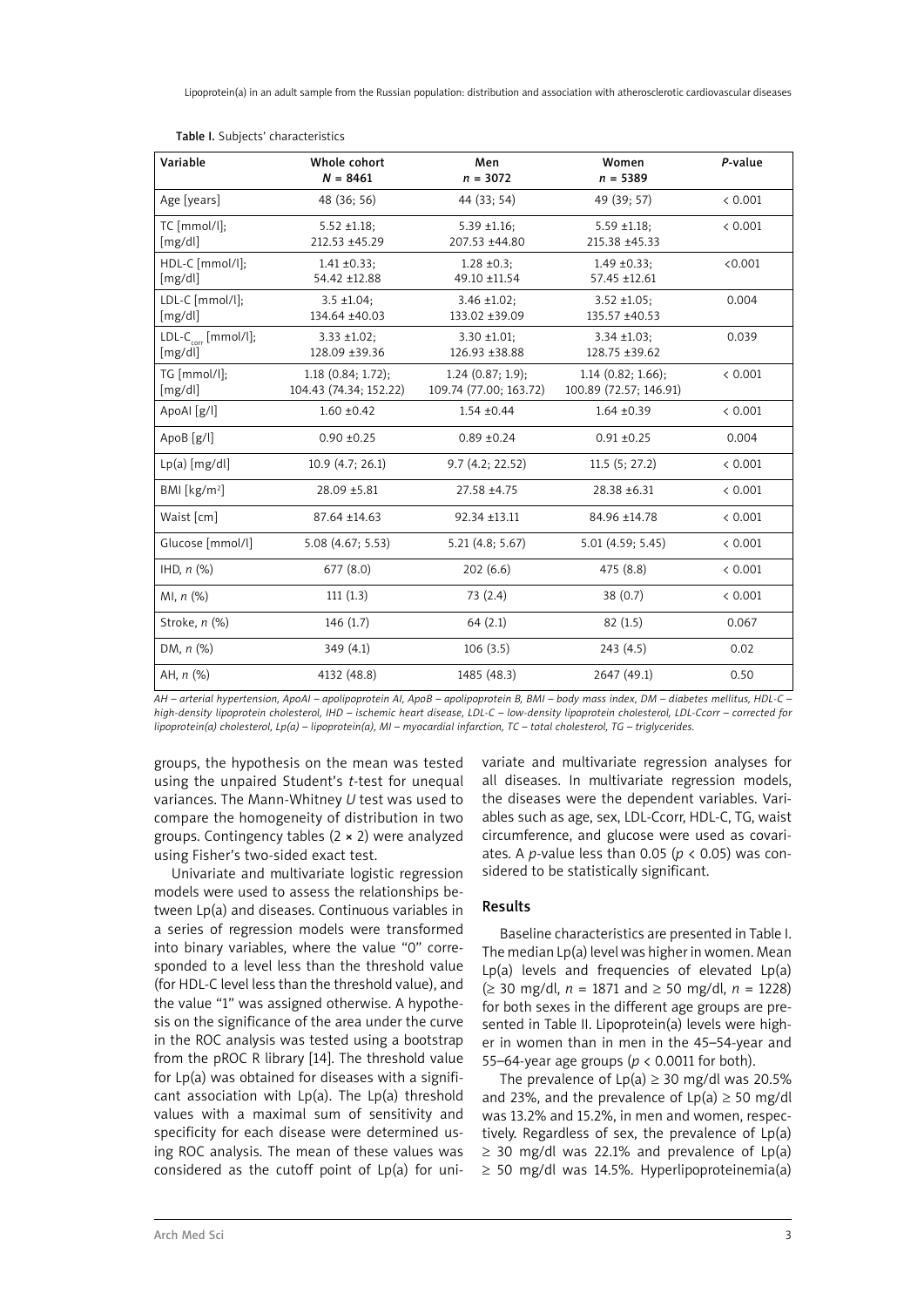|                           | Table II. Lipoprotein(a) levels depending on age and gender    |                          |                                |      |                   |                            |                                            |               |              |                            |                                 |               |         |
|---------------------------|----------------------------------------------------------------|--------------------------|--------------------------------|------|-------------------|----------------------------|--------------------------------------------|---------------|--------------|----------------------------|---------------------------------|---------------|---------|
| Age                       |                                                                | All $(N = 8461)$         |                                |      |                   | Men $(n = 3072)$           |                                            |               |              | Women $(n = 5389)$         |                                 |               | P-value |
|                           | $\frac{15}{24}$                                                | (0.25; 0.75)<br>MED      | $>$ 30 mg/dl $>$ 50 mg/dl<br>E | Š,   | $M \pm SD$        | [Q.25; Q.75]<br><b>NED</b> | $>$ 30 mg/dl $>$ 50 mg/dl<br>$\mathcal{E}$ | $\mathcal{E}$ | $M \pm SD$   | [Q.25; Q.75]<br><b>MED</b> | $>$ 30 mg/dl $>$ 50 mg/dl<br>E) | $\mathcal{E}$ |         |
| $(n = 1819)$<br>$25 - 34$ | $18.26 \pm 23.75$                                              | (3.6; 20.3)<br>$\approx$ | 18.6                           | 10.8 | $17.73 \pm 23.36$ | (3.5; 19.7)<br>7.8         | 17.9                                       | 10.8          | 18.75 ±24.10 | (3.7; 21.2)<br>8.5         | 19.2                            | 10.9          | 0.189   |
| $(n = 1789)$<br>$35 - 44$ | 20.88 ±25.62                                                   | (4.3; 24.7)<br>10.1      | 21.3                           | 14.2 | 21.91 ±26.87      | (4.2; 26.3)<br>10.8        | 23.0                                       | 15.8          | 20.22 ±24.77 | (4.3; 23.9)<br>9.65        | 20.2                            | 13.2          | 0.653   |
| $(n = 2384)$<br>45-54     | 22.5 ±26.81                                                    | (5.0; 26.6)<br>11.7      | 22.2                           | 14.7 | 20.05 ±23.86      | (4.7; 22.7)<br>10.5        | 20.4                                       | 11.5          | 23.68 ±28.05 | (5.2; 27.3)<br>12.4        | 23.1                            | 16.2          | 0.003   |
| $(n = 2469)$<br>55-64     | 24.94 ±28.09                                                   | (5.9; 30.1)<br>13.1      | 25.2                           | 17.3 | 22.54 ±27.63      | (4.5; 25.6)<br>10.85       | 21.1                                       | 15.8          | 25.95 ±28.23 | [6.4; 33.4]<br>13.9        | 26.9                            | 17.9          | (0.001) |
| Total                     | 21.96 ±26.43                                                   | (4.7; 26.1)<br>10.9      | 22.1                           | 14.5 | 20.41 ±25.43      | (4.2; 22.5)<br>9.7         | 20.5                                       | 13.3          | 22.84 ±26.95 | (5.0; 27.2)<br>11.5        | 23.0                            | 15.2          | (0.001) |
|                           | M – mean, MED – median, SD – standard deviation, Q – quartile. |                          |                                |      |                   |                            |                                            |               |              |                            |                                 |               |         |



Figure 1. Disease distributions according to lipoprotein(a) quintiles

*AH – arterial hypertension, DM – diabetes mellitus, IHD – ischemic heart disease, MI – myocardial infarction.*

frequency increased with age in women. The re markable differences between the mean and median levels of Lp(a) were due to its abnormal distribution.

Atherosclerotic cardiovascular disease, AH, and DM distribution according to Lp(a) quintiles is shown in Figure 1. A positive association between Lp(a) and MI, IHD, and AH was found. The frequen cies of MI, IHD, and AH were 13.3%, 18.3%, and 18.4%, respectively, in the first quintile, versus 19.9%, 24.2%, and 21.5%, respectively, in the fifth quintile (*p* < 0.001 for all three diseases). No asso ciation of Lp(a) with stroke or DM was found.

ROC analysis confirmed significant associations of Lp(a) with MI (AUC = 0.55, 95% CI: 0.50-0.60, *p* = 0.036), IHD (AUC = 0.54, 95% CI: 0.52–0.57, *p* < 0.001), and AH (AUC = 0.53, 95% CI: 0.52– 0.55,  $p$  < 0.001), but not with stroke (AUC = 0.50, *p* = 0.851) or DM (AUC = 0.52, *p* = 0.221). Cut-off values for Lp(a) with maximal sum of sensitivity and specificity were 5.65, 9.45, and 11.15 mg/ dl for MI, IHD, and AH, respectively. The average of these obtained values was 8.75 mg/dl, so for further analysis we used a cut-off level of 9 mg/dl. A univariate binary logistic model demonstrated that  $Lp(a) \ge 9$  mg/dl was associated with MI, IHD, and AH (Fig. 2). Univariate and multivariate mod els of associations of Lp(a) and other risk factors with MI, IHD, AH, stroke, and DM are presented in Table III.

In the univariate model, all the risk factors listed in the methods were significantly associated with IHD and AH, excepting sex for AH. Age, sex, waist circumference and HDL-C level were significantly associated with MI and stroke. Age, lipid profile, and waist circumference but not sex and Lp(a) were significantly associated with DM. In the multivari ate analysis, most associations weakened or disap peared; however, the association of Lp(a) with IHD  $(1.19 (1.01-1.41), p = 0.038)$  and MI  $(1.57 (1.06-2.38),$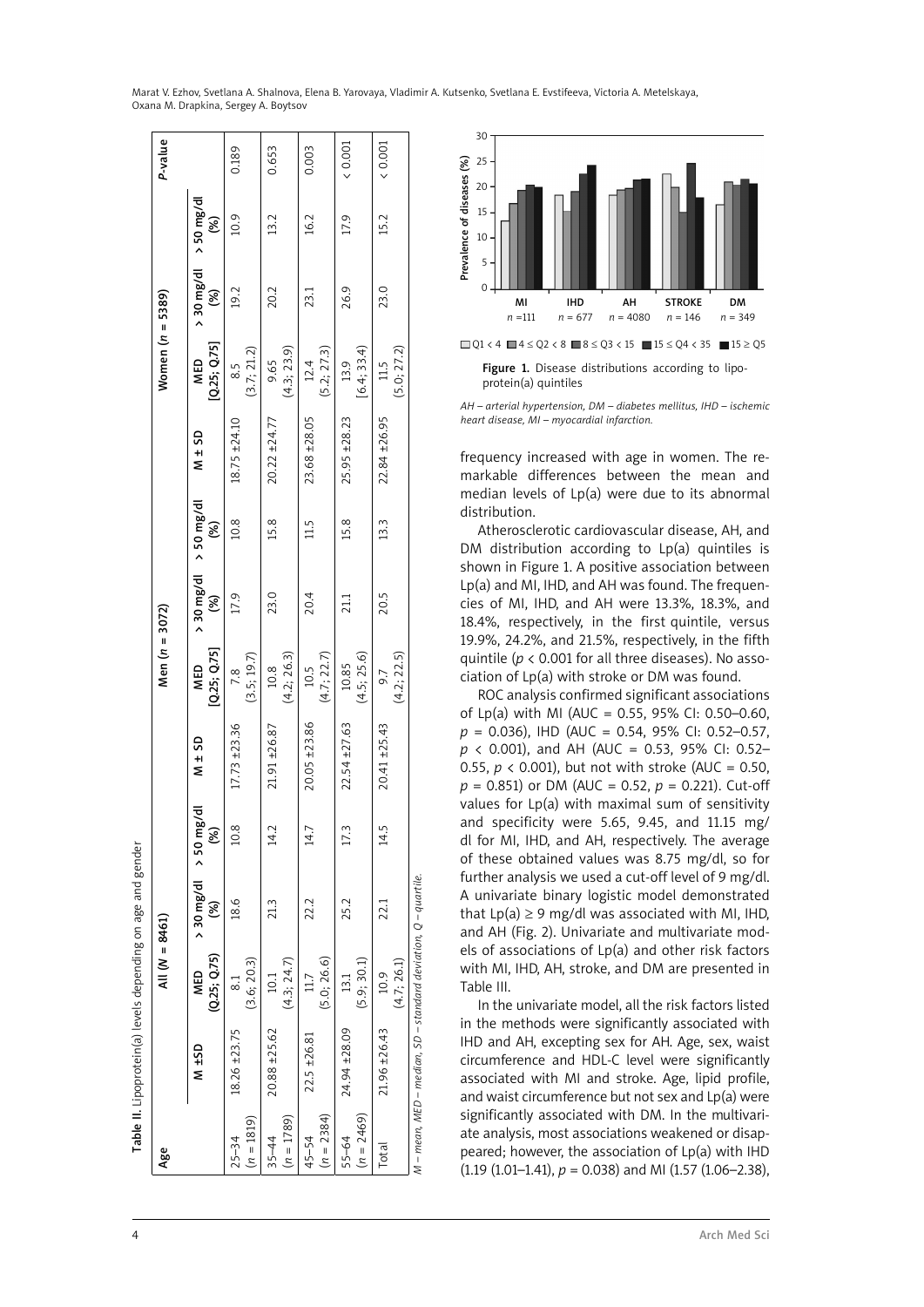| Disease/Risk factor group* (with threshold value)            | Univariate model     |         | Multivariate model   |         |
|--------------------------------------------------------------|----------------------|---------|----------------------|---------|
|                                                              | OR (95% CI)          | P-value | OR (95% CI)          | P-value |
| <b>IHD</b>                                                   |                      |         |                      |         |
| Age $> 45$ years                                             | 11.57 (8.70-15.80)   | < 0.001 | $9.29(6.88 - 12.80)$ | < 0.001 |
| Sex, male                                                    | $0.73(0.61 - 0.86)$  | < 0.001 | $1.01(0.84-1.21)$    | 0.949   |
| $LDL-Ccorr > 3 mmol/l$                                       | $1.70(1.43 - 2.03)$  | < 0.001 | $1.02(0.85-1.23)$    | 0.845   |
| HDL-C $\lt 1$ mmol/l for males, 1.2 mmol/l for females       | $1.47(1.21-1.77)$    | < 0.001 | $1.24(1.01-1.52)$    | 0.040   |
| $TG \geq 1.7$ mmol/l                                         | $1.90(1.61 - 2.23)$  | < 0.001 | $1.21(1.01-1.45)$    | 0.038   |
| Waist $\geq$ 102 for males, $\geq$ 88 for females            | $2.79(2.38-3.27)$    | < 0.001 | $1.69(1.42 - 2.01)$  | < 0.001 |
| Glucose $\geq$ 5.6 mmol/l                                    | $1.91(1.62 - 2.26)$  | < 0.001 | $1.18(0.99 - 1.42)$  | 0.068   |
| $Lp(a) \geq 9$ mg/dl                                         | $1.37(1.16-1.61)$    | < 0.001 | $1.19(1.01-1.41)$    | 0.038   |
| MI                                                           |                      |         |                      |         |
| Age > 45 years                                               | 41.43 (13.00-251.00) | < 0.001 | 44.53 (14.00-271.00) | < 0.001 |
| Sex, male                                                    | $3.43(2.33 - 5.13)$  | < 0.001 | 4.79 (3.17–7.32)     | < 0.001 |
| $LDL-Ccorr > 3 mmol/l$                                       | $1.17(0.80-1.74)$    | 0.433   | $0.70(0.47-1.06)$    | 0.085   |
| HDL-C $\lt 1$ mmol/l for males, $\lt 1.2$ mmol/l for females | $1.26(0.78-1.97)$    | 0.320   | $1.09(0.65 - 1.76)$  | 0.721   |
| $TG \geq 1.7$ mmol/l                                         | $1.96(1.33 - 2.87)$  | 0.001   | $1.28(0.84-1.93)$    | 0.245   |
| Waist $\geq$ 102 for males, $\geq$ 88 for females            | $1.86(1.27-2.70)$    | 0.001   | $1.53(1.01-2.32)$    | 0.042   |
| Glucose $\geq$ 5.6 mmol/l                                    | $2.64(1.80-3.85)$    | < 0.001 | $1.41(0.94 - 2.11)$  | 0.090   |
| $Lp(a) \geq 9$ mg/dl                                         | $1.60(1.08-2.41)$    | 0.020   | $1.57(1.06-2.38)$    | 0.028   |
| Stroke                                                       |                      |         |                      |         |
| Age > 45 years                                               | $6.65(4.02-12.00)$   | < 0.001 | $6.44(3.82 - 11.70)$ | < 0.001 |
| Sex, male                                                    | $1.38(0.99-1.91)$    | 0.057   | $1.91(1.34 - 2.70)$  | 0.001   |
| $LDL-Ccorr > 3 mmol/l$                                       | $1.23(0.88-1.74)$    | 0.240   | $0.84(0.59-1.20)$    | 0.328   |
| HDL-C $\lt 1$ mmol/l for males, $\lt 1.2$ mmol/l for females | $1.78(1.21-2.55)$    | 0.002   | $1.52(1.01-2.23)$    | 0.038   |
| $TG \geq 1.7$ mmol/l                                         | $1.74(1.24 - 2.43)$  | 0.001   | $1.11(0.77 - 1.60)$  | 0.580   |
| Waist $\geq 102$ for males, $\geq 88$ for females            | 2.46 (1.77–3.43)     | < 0.001 | $1.84(1.28 - 2.66)$  | 0.001   |
| Glucose ≥ 5.6 mmol/l                                         | $1.69(1.18-2.38)$    | 0.003   | $1.00(0.68 - 1.43)$  | 0.979   |
| $Lp(a) \geq 9$ mg/dl                                         | $0.94(0.68 - 1.30)$  | 0.700   | $0.86(0.62 - 1.20)$  | 0.382   |
| DM                                                           |                      |         |                      |         |
| Age $> 45$ years                                             | 7.30 (5.19-10.61)    | < 0.001 | $5.28(3.70 - 7.78)$  | < 0.001 |
| Sex, male                                                    | $0.76(0.60 - 0.95)$  | 0.019   | $1.12(0.87 - 1.44)$  | 0.363   |
| $LDL-Ccorr > 3 mmol/l$                                       | $1.23(0.99 - 1.55)$  | 0.067   | $0.70(0.55 - 0.89)$  | 0.004   |
| HDL-C < 1 mmol/l for males, < 1.2 mmol/l for females         | $2.49(1.97 - 3.13)$  | < 0.001 | $1.59(1.24 - 2.04)$  | < 0.001 |
| $TG \geq 1.7$ mmol/l                                         | 3.77 (3.04-4.69)     | < 0.001 | $2.33(1.84 - 2.95)$  | < 0.001 |
| Waist $\geq$ 102 for males, $\geq$ 88 for females            | 4.98 (3.95 - 6.33)   | < 0.001 | $2.92(2.27 - 3.78)$  | < 0.001 |
| $Glucose \geq 5.6 mmol/l$                                    | 16.99 (13.00-22.50)  | < 0.001 | Not included         |         |
| $Lp(a) \geq 9$ mg/dl                                         | $1.14(0.92 - 1.42)$  | 0.24    | $1.04(0.83 - 1.31)$  | 0.716   |

| <b>Table III.</b> Univariate and multivariate logistic regression for Lp(a), risk factors and diseases (N = 8461) |  |  |
|-------------------------------------------------------------------------------------------------------------------|--|--|
|-------------------------------------------------------------------------------------------------------------------|--|--|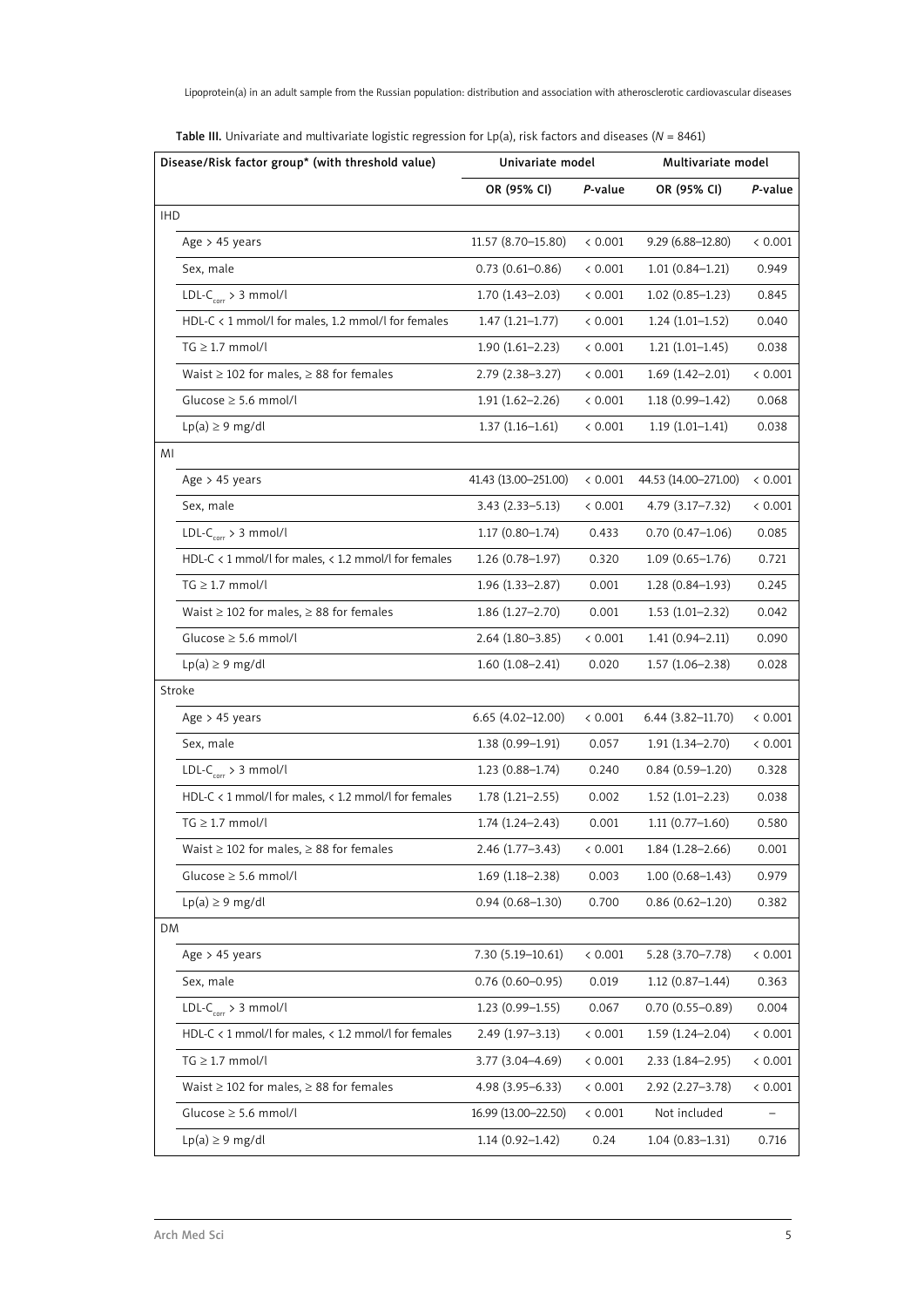| Disease/Risk factor group* (with threshold value) |                                                              | Univariate model    |         | Multivariate model  |         |
|---------------------------------------------------|--------------------------------------------------------------|---------------------|---------|---------------------|---------|
|                                                   |                                                              | OR (95% CI)         | P-value | OR (95% CI)         | P-value |
| AH                                                |                                                              |                     |         |                     |         |
|                                                   | Age $> 45$ years                                             | $6.00(5.45 - 6.61)$ | & 0.001 | $4.53(4.08 - 5.03)$ | & 0.001 |
|                                                   | Sex, male                                                    | $0.97(0.89 - 1.06)$ | 0.491   | $1.30(1.17-1.45)$   | < 0.001 |
|                                                   | $LDL-Ccorr > 3 mmol/l$                                       | $2.09(1.91 - 2.28)$ | < 0.001 | $1.17(1.05-1.30)$   | 0.004   |
|                                                   | HDL-C $\lt 1$ mmol/l for males, $\lt 1.2$ mmol/l for females | $1.30(1.16-1.46)$   | & 0.001 | $0.97(0.85 - 1.11)$ | 0.652   |
|                                                   | $TG \geq 1.7$ mmol/l                                         | $2.90(2.62 - 3.21)$ | < 0.001 | $1.77(1.57-2.00)$   | & 0.001 |
|                                                   | Waist $\geq$ 102 for males, $\geq$ 88 for females            | $3.74(3.40 - 4.12)$ | & 0.001 | $2.33(2.09 - 2.60)$ | & 0.001 |
|                                                   | Glucose $\geq$ 5.6 mmol/l                                    | $3.24(2.91 - 3.62)$ | & 0.001 | $1.85(1.63 - 2.10)$ | < 0.001 |
|                                                   | $Lp(a) \geq 9$ mg/dl                                         | $1.24(1.14-1.35)$   | & 0.001 | $1.10(1.00-1.22)$   | 0.053   |

**\****The value "0" corresponded to a factor level less than the threshold value, and the value "1" was assigned otherwise. \*P-values for the Wald test for regression coefficients in univariate and multivariate logistic regression models. Abbreviations: see Table I.*



Figure 2. Associations of high lipoprotein(a) level  $(≥ 9$  mg/dl) with diseases. Univariate and multivariate analysis

 $p = 0.028$ ) remained significant. After adjustment, Lp(a) remained significantly associated with IHD and MI, while the association of LDL-Ccorr was lost.

## Discussion

Table III. Cont.

This new analysis of the ESSE-RF epidemiology project revealed several important data concerning the large sample of adults from the Russian population. First, the prevalence of HLp(a) based on a 30 mg/dl threshold is 21%, whereas on a 50 mg/dl threshold it is about 13%. Second, the cut-off value for Lp(a) level, above which the risk of IHD and MI starts to increase, is 9 mg/dl. Third, Lp(a) level is associated with the presence of IHD and MI, but not stroke or DM or AH.

If we take the 50 mg/dl cut-off point proposed in the European guidelines for the management of dyslipidemia, the prevalence of HLp(a) in Russia is significantly lower than that in Denmark: 13 vs. 20%, respectively [1]. As in Denmark, the prevalence of elevated Lp(a) in Russia is comparable in men and women. However, the average level of Lp(a) and the prevalence of HLp(a) were higher in women after menopause than among younger women, as reported earlier [15].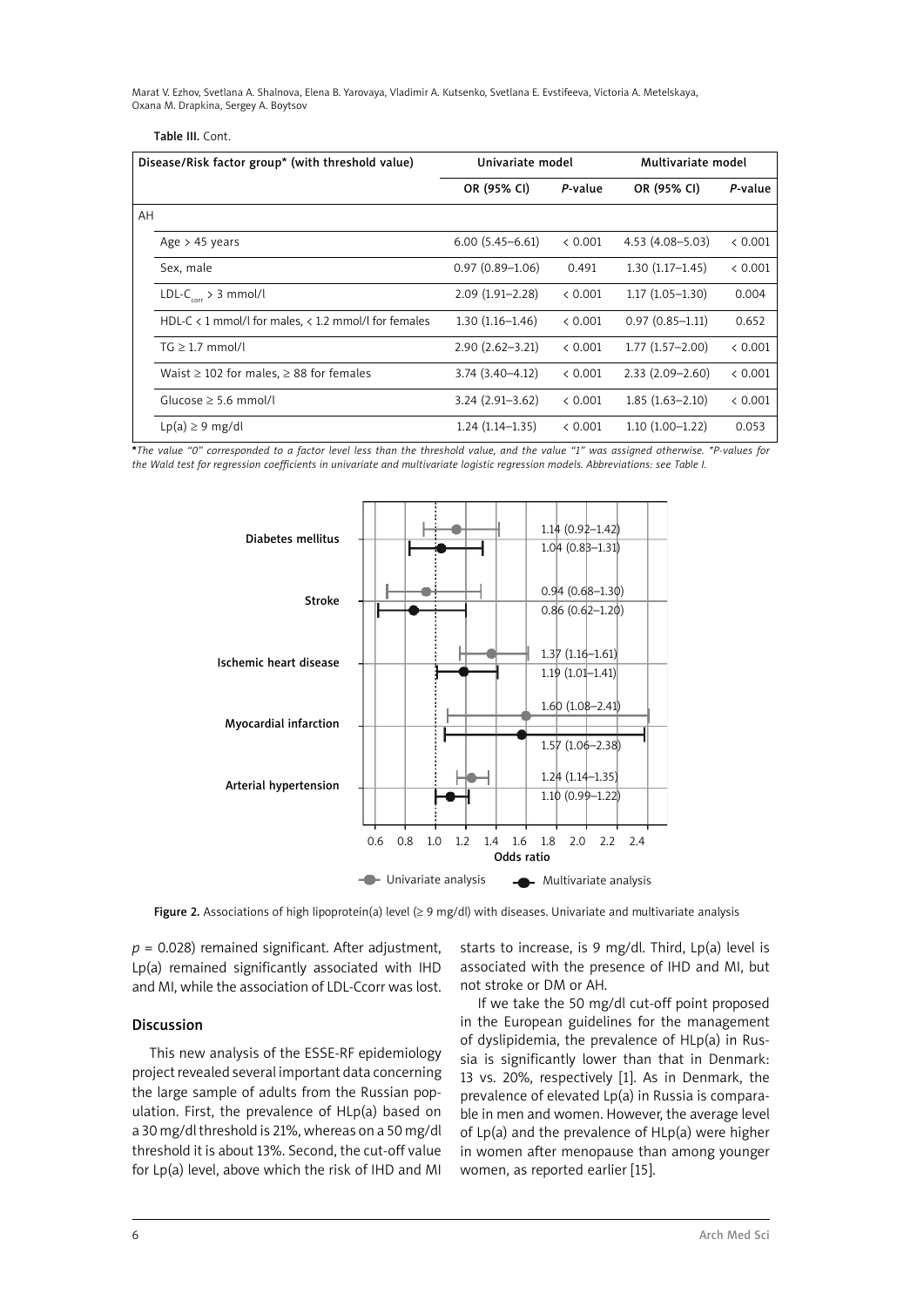The link between Lp(a) and IHD and its complications, including MI, has been established in many studies [2, 3, 9] and subsequently summarized [5, 7]. It should be emphasized that this relationship does not depend on classical risk factors, including elevated cholesterol level, and does not have clear threshold values. Moreover, Lp(a) level is relatively constant and is not affected significantly by statins [16] or ezetimibe [17] and is moderately decreased by proprotein convertase subtilisin/kexin type 9 inhibitors [18].

As shown previously and in our study, it is especially important to take into account the fact that the Lp(a) particle consists of LDL-C at a level of 30–45%. Therefore, in both clinical studies and real clinical settings it is necessary to calculate the LDL-C level corrected for Lp(a)-cholesterol content [19]. A Framingham study showed a positive correlation between LDL-C and Lp(a)-cholesterol in men ( $r = 0.146$ ,  $p \le 0.0011$ ), which disappeared when LDL-C was corrected for Lp(a)-cholesterol  $(r = -0.028, p = 0.3)$  [20]. The fact that the association of Lp(a) with IHD in our study starts at the 9 mg/dl level agrees with the data from the Copenhagen study [9]. In the Framingham Heart Study, the  $75<sup>th</sup>$  percentile Lp(a)-cholesterol (> 10 mg/dl) was chosen as the threshold and corresponds to an  $Lp(a)$  mass  $> 34.4$  mg/dl.

In our study, no relationship between Lp(a) level and stroke was established. Previously different studies have demonstrated an association of Lp(a) with stroke [21–23] or no association [24, 25]. Considering that we recently found a positive association between Lp(a) level and stenotic atherosclerosis of the carotid arteries [26], further studies in the Russian population, including subjects with cerebrovascular disease, are needed.

Univariate analysis revealed an association of Lp(a) with AH, which disappeared in multivariate analysis. This indicates, first, the absence of a direct relationship between these factors. Second, the presence of this correlation may be indirect and reflect a role of Lp(a) in damaging target organs in both AH and atherosclerosis [27, 28].

Finally, we did not establish a relationship between Lp(a) and DM. In contrast to the clear positive relationship between Lp(a) and ASCVD, a paradoxical inverse relationship between elevated Lp(a) and the risk of DM was previously observed [24, 25]. This phenomenon remains unexplained.

This is a cross-sectional study with self-reported disease outcomes in the past. Whilst this might be a serious limitation in a study of such design, it may not be so in our case because the Lp(a) level is genetically determined and fairly constant through life, and its observed association with ASCVD may be related to its lifelong effect on vessels. Taking into account recent data on the asso-

ciation of Lp(a) level with cardiovascular mortality in primary cardiovascular prevention [31], prospective observation is currently being performed within the framework of the ESSE-RF. This will provide invaluable information about Lp(a) as a prognostic factor in the Russian population.

In conclusion, an Lp(a) level more than 30 mg/dl is detected in every fifth adult aged 25–64 years. A significant association of Lp(a) level above 9 mg/dl with the presence of IHD and MI has been found.

### Conflict of interest

The authors declare no conflict of interest.

References

- 1. Nordestgaard BG, Chapman MJ, Ray K, et al. Lipoprotein(a) as a cardiovascular risk factor: current status. Eur Heart J 2010; 31: 2844-53.
- 2. Erqou S, Kaptoge S, Perry PL, et al. Lipoprotein(a) concentration and the risk of coronary heart disease, stroke, and nonvascular mortality. JAMA 2009; 302: 412-23.
- 3. Clarke R, Peden JF, Hopewell JC, et al., PROCARDIS Consortium. Genetic variants associated with Lp(a) lipoprotein level and coronary disease. N Engl J Med 2009; 361: 2518-28.
- 4. Katsiki N, Al-Rasadi K, Mikhailidis DP. Lipoprotein (a) and cardiovascular risk: the show must go on. Curr Med Chem 2017; 24: 989-1006.
- 5. Cybulska B, Kłosiewicz-Latoszek L, Penson PE, Banach M. What do we know about the role of lipoprotein(a) in atherogenesis 57 years after its discovery? Prog Cardiovasc Dis 2020; 63: 219-27.
- 6. Mach F, Baigent C, Catapano AL, et al. 2019 ESC/EAS Guidelines for the management of dyslipidaemias: lipid modification to reduce cardiovascular risk. Eur Heart J 2020; 41: 111-88.
- 7. Tsimikas S, Fazio S, Ferdinand KC, et al. NHLBI Working Group Recommendations to reduce lipoprotein(a)-mediated risk of cardiovascular disease and aortic stenosis. J Am Coll Cardiol 2018; 71: 177-92.
- 8. Anderson TJ, Grégoire J, Pearson GJ, et al. 2016 Canadian Cardiovascular Society Guidelines for the management of dyslipidemia for the prevention of cardiovascular disease in the adult. Can J Cardiol 2016; 32: 1263-82.
- 9. Kamstrup PR, Benn M, Tybjaerg-Hansen A, Nordestgaard BG. Extreme lipoprotein(a) levels and risk of myocardial infarction in the general population: the Copenhagen City Heart Study. Circulation 2008; 117: 176-84.
- 10. Ezhov MV, Safarova MS, Afanasieva OI, Kukharchuk VV, Pokrovsky SN. Lipoprotein(a) level and apolipoprotein(a) phenotype as predictors of long-term cardiovascular outcomes after coronary artery bypass grafting. Atherosclerosis 2014; 235: 477-82.
- 11. Pokrovsky SN, Afanasieva OI, Ezhov MV. Lipoprotein(a) apheresis. Curr Opin Lipidol 2016; 27: 351-8.
- 12. Kontsevaya A, Shalnova S, Deev A, et al. Overweight and obesity in the Russian Population: prevalence in adults and association with socioeconomic parameters and cardiovascular risk factors. Obes Facts 2019; 12: 103-14.
- 13. Dahlen GM. Incidence of Lp(a) lipoprotein among populations. In: Scanu AM (ed.). Lipoprotein(a): 25 Years in Progress. Academic Press Inc.; 1990: 151-73.